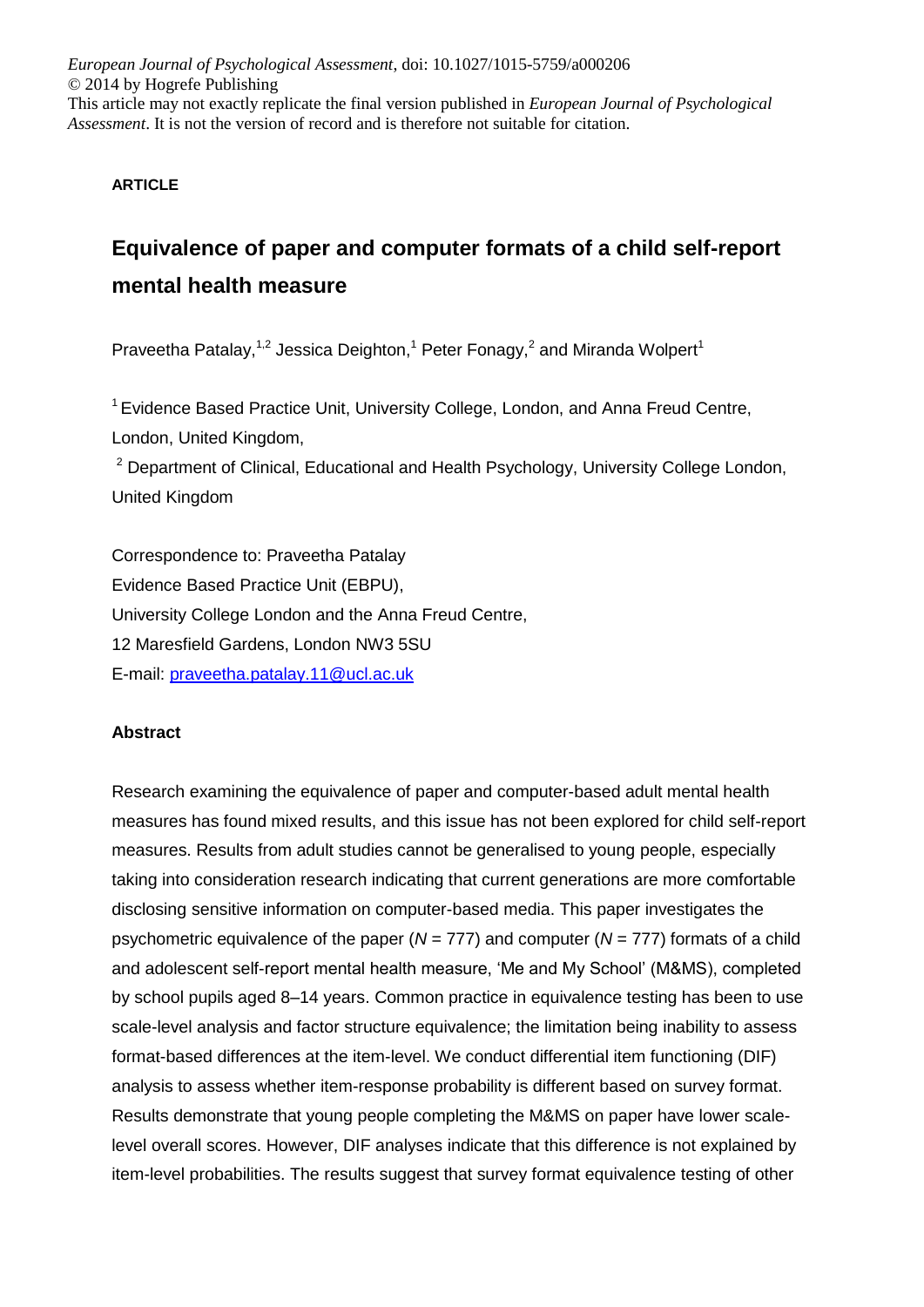widely used child and adolescent mental health measures may be necessary before data from different formats are directly compared or combined.

*Key Words:* computer survey, psychometric equivalence, mental health, children, DIF

#### **Introduction**

Computers are increasingly being used with adult and child populations to complete questionnaires, whether for population-based epidemiological surveys, assessing health outcomes in services or screening for problems. Computer-based survey methods are recognised as having many benefits over paper survey methods, such as increased efficiency of data collection and management and reduced coding errors, which in turn increase the speed at which feedback and results can be produced (Hayslett & Wildemuth, 2004; Kays, Gathercoal, & Buhrow, 2012). Even though computer based surveys have many advantages, paper based surveys may sometimes be preferable, especially in clinical settings and in settings where access to computers is limited.

However, studies of questionnaire format have found that format influences survey response rates (Hayslett & Wildemuth, 2004), item response and missed items, especially for items of a sensitive nature (Kays et al., 2012), and social desirability effects (Booth-Kewley, Larson, & Miyoshi, 2007). This indicates that psychometric equivalence between different survey formats, such as paper-based and computer-based, cannot be assumed. In support of this, the American Educational Research Association, American Psychological Association, and National Council on Measurement in Education (1999) highlighted the need for cross-format equivalences to be established prior to direct comparison of data collected from paper-based surveys and computer- and internet-based surveys. The Scientific Advisory Committee of the Medical Outcomes Trust (2002) included validation of alternate forms of measures into their assessment framework for measures of health outcomes and quality of life. Hence, it is critical to establish when and where there is cross-format equivalence before data collected from multiple formats can be considered comparable.

While psychometric equivalence is not routinely tested in mental health measurement, especially in child and adolescent mental health, some widely used adult mental health measures have been investigated, yielding mixed results. Holländare, Andersson, and Engström (2010) tested the equivalence of the Beck Depression Inventory (BDI-II) and the Montgomery–Asberg Depression Rating Scale – self-rated and found partial format effects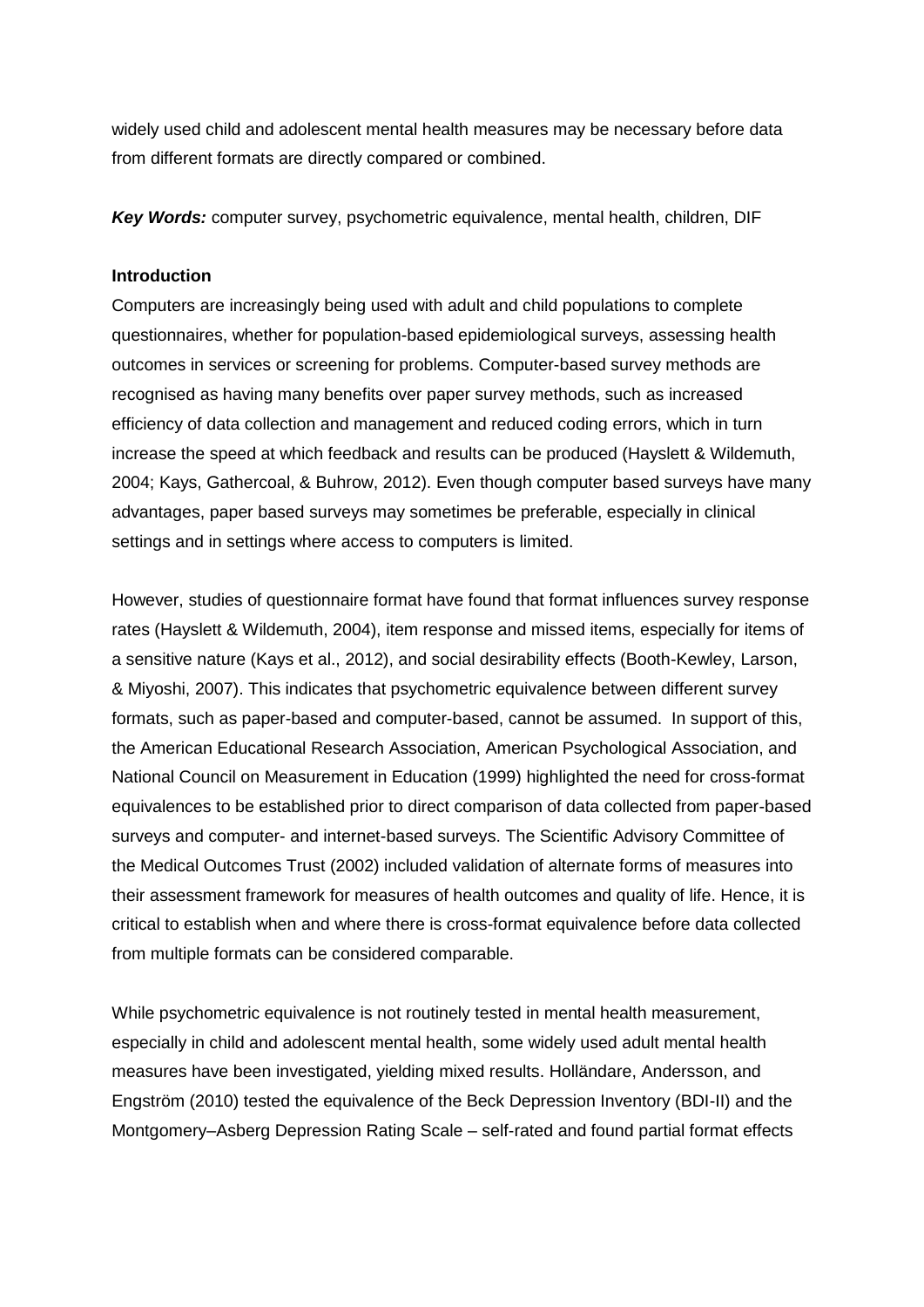for the BDI-II.. Wijndaele et al. (2007) assessed the equivalence of five mental-health-related measures in adults, including the General Health Questionnaire (GHQ-12) and Symptom Checklist (SCL-90-R). Equivalence varied depending on the measure, with low test–retest coefficients for the SCL-90-R and high coefficients for the GHQ-12. Whitehead (2011) tested the equivalence of internet and paper formats of the Hospital Anxiety and Depression Scale and the Fatigue Symptom Inventory using separate samples, and found significantly higher fatigue being reported online.

While different formats of many of the most widely used child self-report mental health measures exist, such as the Strengths and Difficulties Questionnaire (SDQ; Goodman, 1997) and the Achenbach System of Empirically Based Assessment (ASEBA; Achenbach & Rescorla, 2001), equivalence testing is not common practice. In seeking to establish equivalence of these different formats for children, it is not sufficient to generalise from findings from adult measures. There are many differences in how young people experience computer-based environments compared with adults (Prensky, 2001). Current generations of young people are not only more comfortable and proficient with computers and newer technologies, but they also use them to self-express and are more comfortable disclosing sensitive information on these media (Livingstone, 2008; Turner et al., 1998). The proposed explanation is that young people's conception of privacy and intimacy when using computers and the internet are different from that of previous generations, mainly as a result of having grown up with access to these technologies (Livingstone, 2008).

Existing research testing equivalence between survey formats consistently uses scale-level approaches such as means, internal consistency, correlations, and testing constancy of factor structure across formats. These statistics are necessary but not sufficient to establish equivalence of survey formats as they provide information only at the scale-level. Scale-level analyses do not account for how individuals at different levels of the latent construct perform on the individual items of the instrument (Hambleton & Jones, 1993; Raykov & Marcolides, 2011). This limitation is dealt with in item-level approaches, such as IRT, as at the core of these approaches is a model that describes how individual subject responses on items of an instrument relate to an unobservable trait (Hambleton & Jones, 1993; Raykov & Marcolides, 2011).

One of the key constructs within the item-based framework is looking at item response probability based on different groups, which is termed differential item functioning (DIF;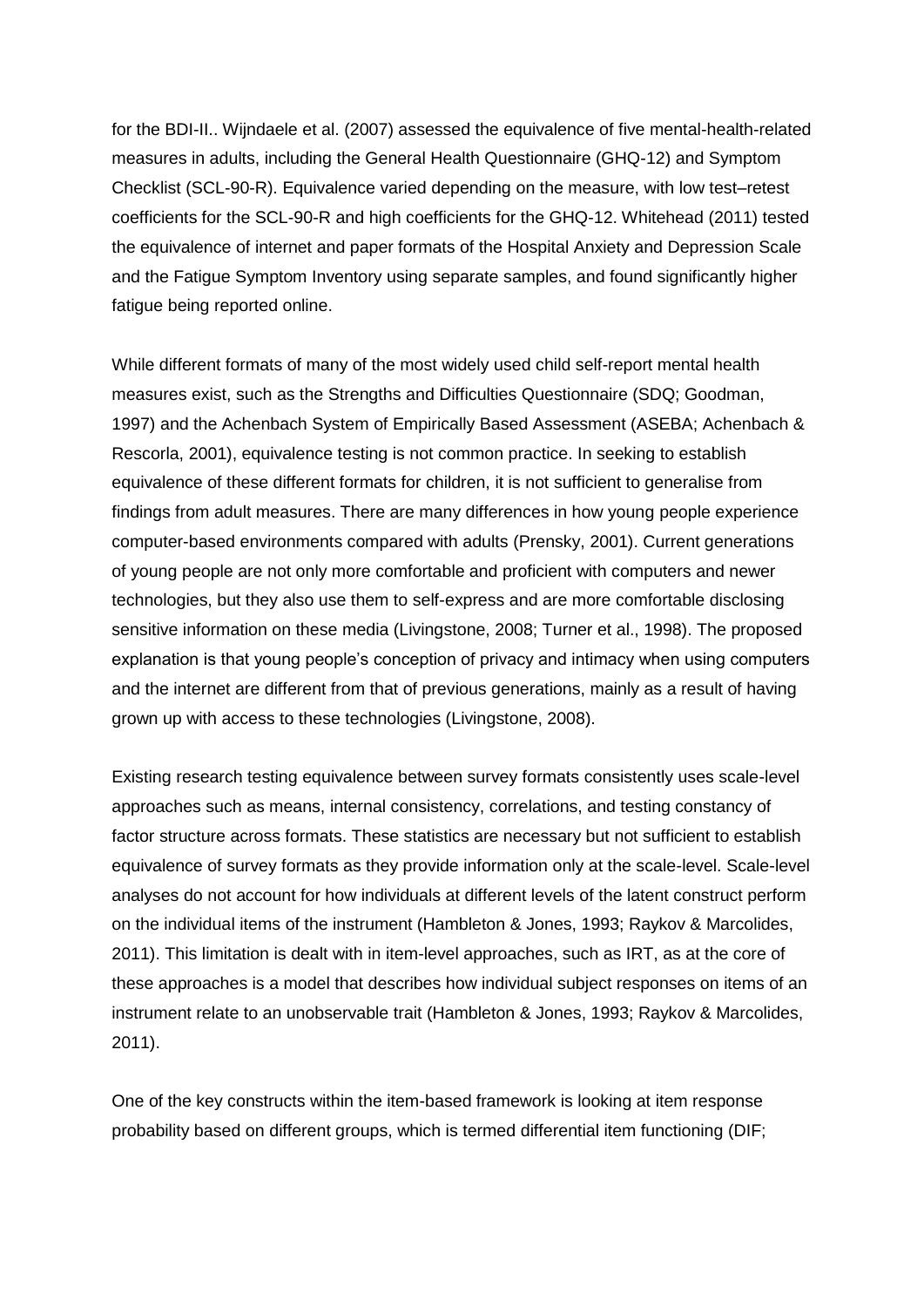Walker, 2011). DIF occurs when individuals at the same level of the trait or construct being measured have unequal probabilities of attaining a given score on a given item, usually on the basis of sociodemographic grouping such as gender or ethnicity (Rogers, 2005). DIF analysis therefore attempts to disentangle these item-performance differences while controlling for overall score on the latent trait. We propose using item-level analysis such as DIF alongside scale-level analyses to establish whether differences exist at the item-level, the scale-level or both.

In mental health measurement, especially child and adolescent mental health measurement, techniques such as DIF analysis are not yet widely used (Sharp Goodyer & Croudace, 2006), even though they have been in existence for a few decades and are routinely used in measure construction and evaluation in other fields, particularly education (e.g. Le, 2009). More recently, measures of child and adolescent mental health have used item-level analyses either to justify existing scale properties and items (Sharp et al., 2006) or to help in item selection (Deighton et al., 2013; Ravens-Sieberer et al., 2007). Petersen et al. (2003) used DIF analysis to compare translations of an emotional functional scale (EORTC QLQ-C30). Extending this application of DIF, the methodology can be applied to assess whether there are differences in item functionality across different formats (e.g., paper and computer) of the same instrument.

In light of the mixed results found with adult measures of mental health, and literature highlighting the differences between current generations of young people and adults in terms of the relationship they have with computers and the internet, we propose to test the psychometric equivalence of the computer and paper survey formats of a self-report measure of mental health, the Me and My School Questionnaire (M&MS; Deighton et al 2013), that was developed as a community based screening-tool of general mental health for children as young as 8 years old. The M&MS has also recently been included as a routine outcome measure in specialist mental health services in the UK. As far as the authors are aware, this is the first study looking at equivalence between the paper and computer-based formats of a child and adolescent self-report measure of general mental health.

In terms of study methodology used to test psychometric equivalence between survey formats, two approaches are commonly used: same sample repeated measurement (e.g. Holländare et al., 2010) and comparison of separate demographically similar samples (e.g., Ritter et al., 2004). In this study we have chosen to use demographically matched samples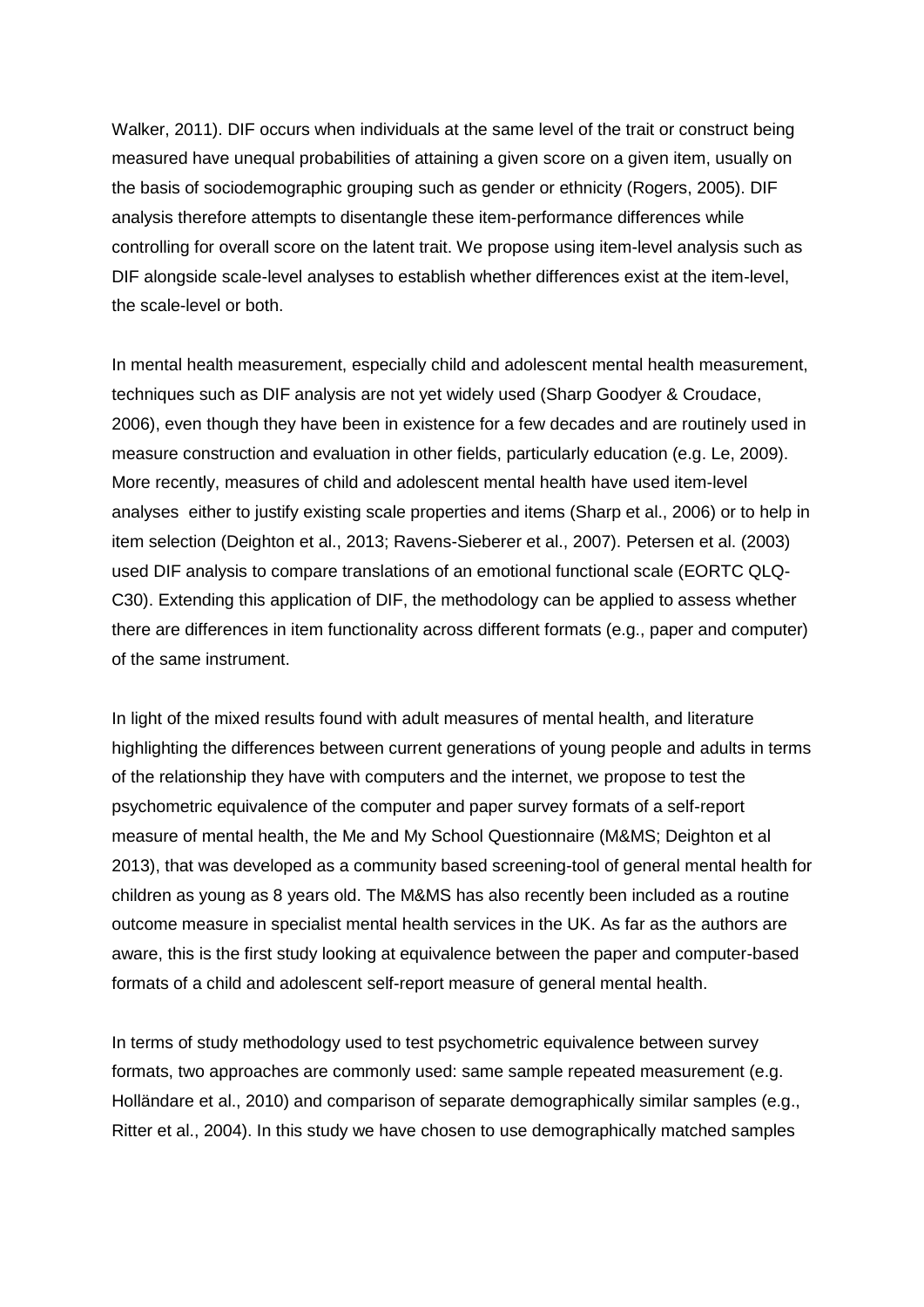to avoid practice and order effects associated with repeated measurement (as found in Holländere et al., 2010).

This paper seeks to establish whether there is psychometric equivalence between the paper and computer-based versions of a child self-report mental health measure, the M&MS , both at the scale-level and at the item-level, with the expectation that, given that children might be more comfortable disclosing information on a computer-based medium, there might be psychometric inequivalences.

#### **Method**

#### Sample

Participants were school-aged children from school years 4 to 9 (age 8–14 years) in the English school system. Sociodemographic information collected included gender, ethnicity and eligibility for free school meals, which is often used as a proxy for socioeconomic deprivation in school-based research in England (Hobbs & Vignoles, 2010).

Paper surveys. Paper survey data were collected from three secondary schools and four primary schools across England. A total of 863 pupils from seven schools answered the paper version of the M&MS questionnaire. Out of these, 777 (90%) participants completed all the items from both the emotional and behavioural difficulties scales. For the item-level DIF analysis all items needed to be complete, and for this reason only pupils who completed all items were included in the analysis.

Computer surveys. The computer-based survey comparison group  $(N = 777)$  was selected from a large comparison pool of 39,168 pupils (comprising 87.3% of the total sample with no missing items) from 630 primary and 180 secondary schools who completed the survey as part of a national study of mental health in schools (Wolpert et al., 2011). Exact matching on all four demographic characteristics (year group, gender, ethnicity and socioeconomic status) was possible and was carried out using psmatch2 (Leuven & Sianesi, 2003) in STATA (StataCorp, 2011) to create a one-to-one matched comparison group. This method is akin to a random allocation approach and ensures that any differences between the two groups are not due to differences in such key demographic predictors (Bland & Altman, 1994). After taking into account the demographic variables the subsample of 777 computerbased surveys was not different from, and hence was representative of, the large pool of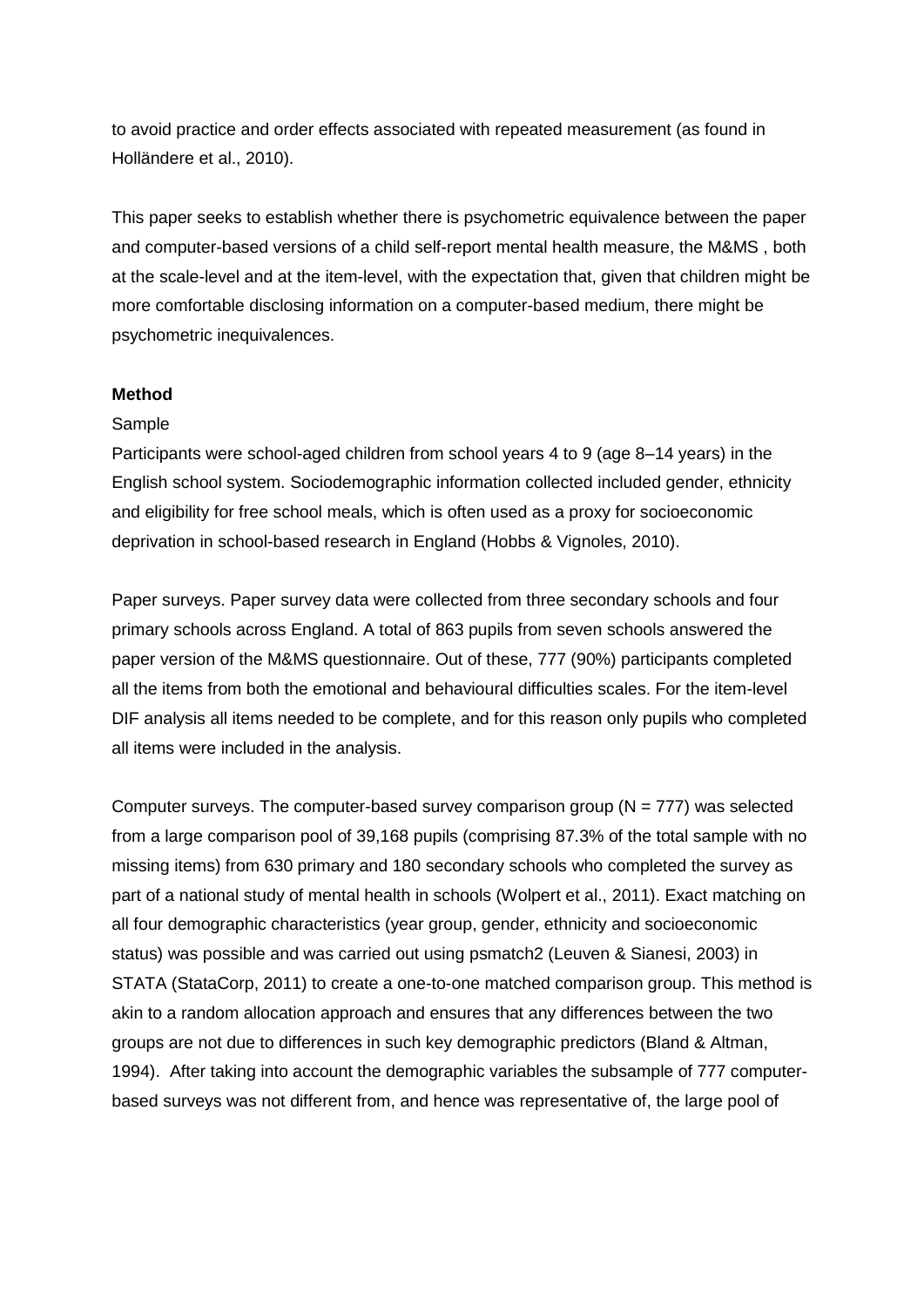39,168 pupils who completed the computer-based survey (emotional difficulties,  $\beta$  = 0.002, p = .72; behavioural difficulties,  $β = 0.005$ ,  $p = .35$ ).

As the samples were exactly matched, there were absolutely no differences in the sample characteristics of both groups on measured socio-demographic variables. The pupils in both samples ranged from Year 4 to Year 9 (7.3% Y4, 15.4% Y5, 7.1% Y6, 11.8% Y7, 33.7% Y8, 24.6% Y9). 51.7% of the sample was male ( $n = 402$ ). 53.7% of the sample was classified as White British followed by 16.9% Black, 10.4% White other, 9% Mixed, 7.1% Asian, 1.9% other, and 1% of participating pupils were unclassified. 23% ( $n = 179$ ) of the sample were eligible for free school meals (FSM). In terms of representativeness, the sample was more deprived than the national school population (FSM: sample 23%, national 12–14%) and had a lower proportion of White British pupils (sample 53.7%, national 73–77%; Department for Education, 2010).

Me and My School questionnaire (M&MS)

The M&MS (Deighton et al., 2013) is a 16-item measure comprising a 10-item emotional difficulties scale and a 6-item behavioural difficulties scale. Participants respond to each item by selecting one of three options: Never, Sometimes, Always. The items in the measure do not exhibit DIF on the basis of demographic groupings such as having English as an additional language, special educational needs and socioeconomic status (Deighton et al., 2013). The measure has at-risk thresholds with a score of 10 and above (10-11 borderline, 12 + clinical) indicating problems on the emotional difficulties scale and 6 and above (6 borderline, 7+clinical) indicating behavioural problems on the behavioural difficulties scale (Deighton et al., 2013). Given the focus on item-level analysis in the current paper Table 1 presents item response descriptives for the paper and computer survey samples.

<insert Table 1 around here>

#### Procedure

Paper surveys were completed in classroom-based sessions during the normal school day in the presence of class teachers and facilitated by researchers to ensure privacy of responses. Computer-based surveys were completed by pupils using computers in school within the normal school day with support from their class teachers. Pupils could access their questionnaire with a unique code that was assigned to them by the research team. Both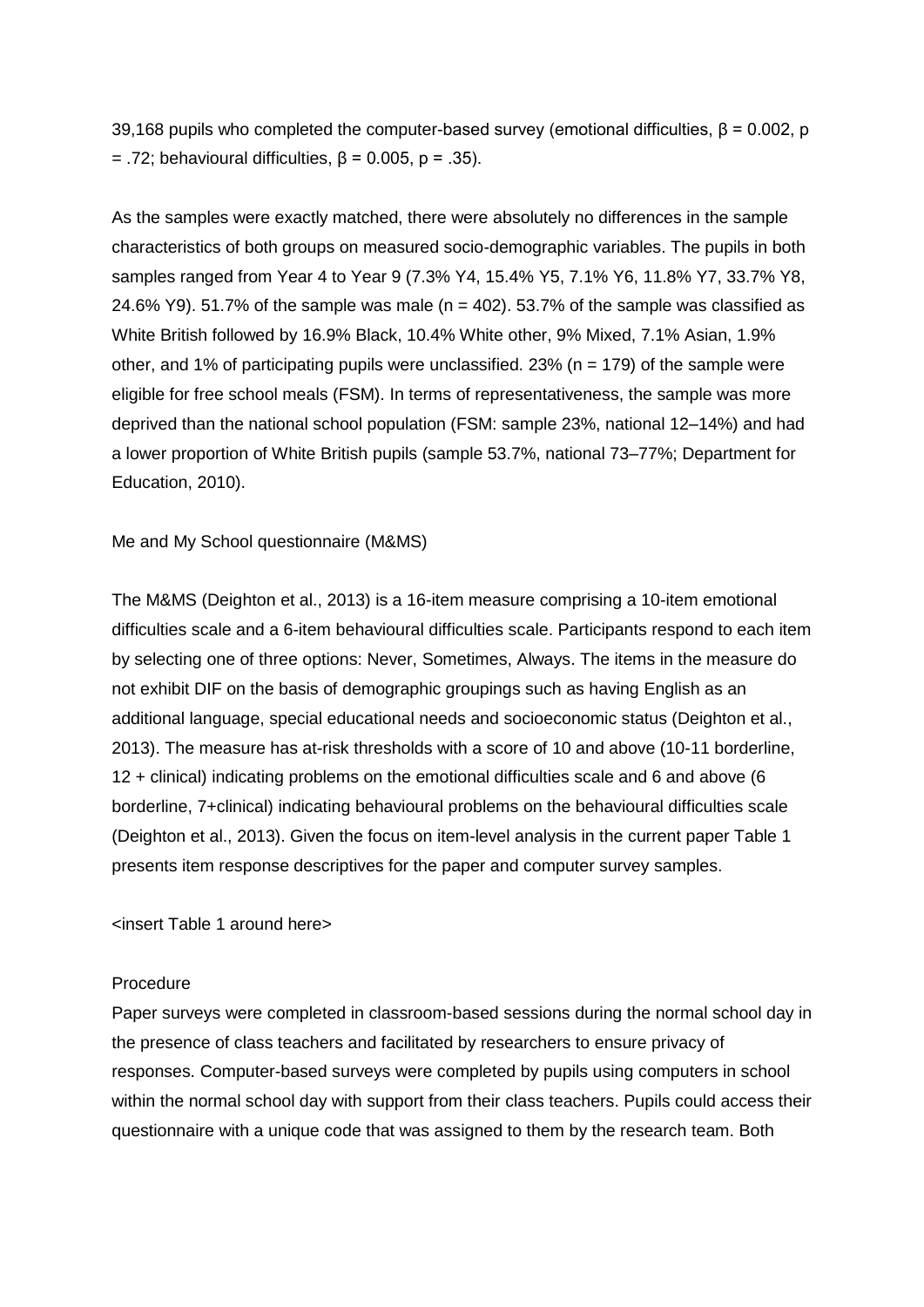online and paper versions presented items in a clear and child-friendly manner and in exactly the same sequence; the key difference between the formats is that in the computer version items were presented one at a time, whereas in the paper version they were presented one below the other. In both phases of data collection consent was sought from parents via mail beforehand. All pupils received information about the study, including explanation of the confidentiality of their responses and their right to decline to participate and drop out at any time.

#### **Analysis and Results**

Five steps were taken to establish the level of equivalence between the paper and computer-based versions of the measure. First, scale-level mean comparisons were carried out for the emotional and behavioural difficulties scales reported via paper and computerbased formats. Second, a categorical data confirmatory factor analysis was conducted to confirm whether the known existing factor structure of the measure fitted the data collected from paper questionnaires. Third, internal reliabilities of the scales in both formats were compared using the Cronbach's alpha coefficient of internal consistency. Fourth, DIF analysis was conducted to assess the equivalence of item-response probabilities in the two formats. Lastly, Differential Test Functioning (DTF) analysis was conducted to compare how the entire set of items functioned in the different survey formats

#### Means and variances

Overall, as can be seen in Table 2, mean scores were significantly lower in the paper survey sample compared with the computer survey sample for both emotional difficulties (effect size,  $d = 0.2$ ) and behavioural difficulties ( $d = 0.24$ ). Owing to the large age range in the current sample, further analyses were done separately in the primary school aged children (8-11 years) and the secondary school aged adolescents (11-14 years) to assess if agespecific differences were present. This division by age is also of interest because, as mentioned in the introduction, most self-report measures of mental health have been designed and validated for children aged 11 years and above. As can be seen from Table 2, the format based differences were found in both the younger and older participants.

<insert Table 2 around here>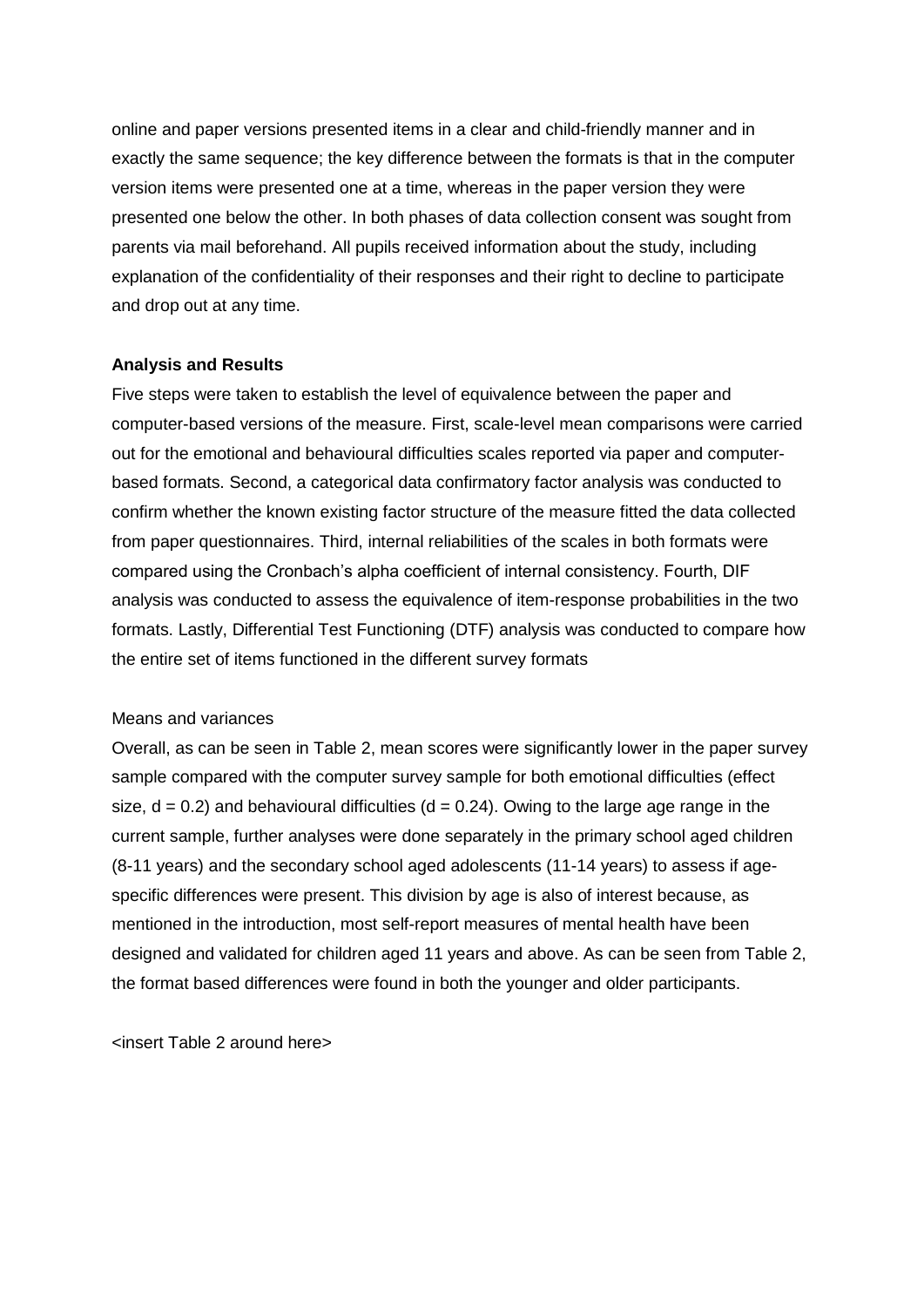#### Confirmatory factor analysis (CFA)

A categorical data CFA was conducted in Mplus 6 (Muthén & Muthén, 2007) to ascertain whether the known factor structure (Deighton et al 2013) fitted the data from completed paper surveys (Table 3). The model was specified such that cross-loading between items and factors did not occur and the two scales were treated as two unidimensional scales. The fit indices (CFI =  $0.96$ ; TLI =  $0.95$ ; RMSEA =  $0.06$ ) indicated good model fit based on widely accepted criteria of model fit (Hu & Bentler, 1999). CFA co-efficients for the computer based survey are also presented in Table 3 to allow for comparisons (CFI =  $0.95$ ; TLI =  $0.95$ ;  $RMSEA = 0.06$ ).

#### Internal reliability

Cronbach's alpha in the paper surveys (emotional difficulties,  $\alpha$  = 0.78, behavioural difficulties,  $\alpha$  = .81) and the computer surveys (emotional difficulties,  $\alpha$  = 0.80, behavioural difficulties,  $\alpha$  = .82) were adequate and similar for corresponding scales in both formats.

#### DIF

DIF analysis to determine if any of the items operated differently based on survey format can be done using a variety of approaches including IRT, Mantel- Haenszel, logistic regression and the Rasch model (Karami, 2012). Two common approaches were used here, 1) Liu– Agresti common log odds ratio (L-A-LOR; Liu & Agresti, 1996) which is based on the - Haenszel common-odds ratio generalised to polytomous data and represents the log odds ratio of one group selecting a response option compared with the other group when the level of the overall measured construct is the same, and 2) IRT approach with graded response model (Samejima,1997) was used and the presence of DIF is indicated by the difference in model fit estimates on the Χ^2 distribution between the model with both the item difficulty and discrimination parameters constrained to be equal and the model where they are allowed to be estimated freely. L-A-LOR was estimated in DIFAS 5.0 (Penfield, 2005) and IRT based DIF model was estimated in IRTPRO (Paek & Han, 2012). The size of the DIF was interpreted using a widely accepted classifying system whereby DIF in polytomous items is considered negligible if L-A-LOR < 0.43, moderate if between 0.43 and 0.64, and large if >0.64 (Penfield, 2007).

< insert Table 3 around here>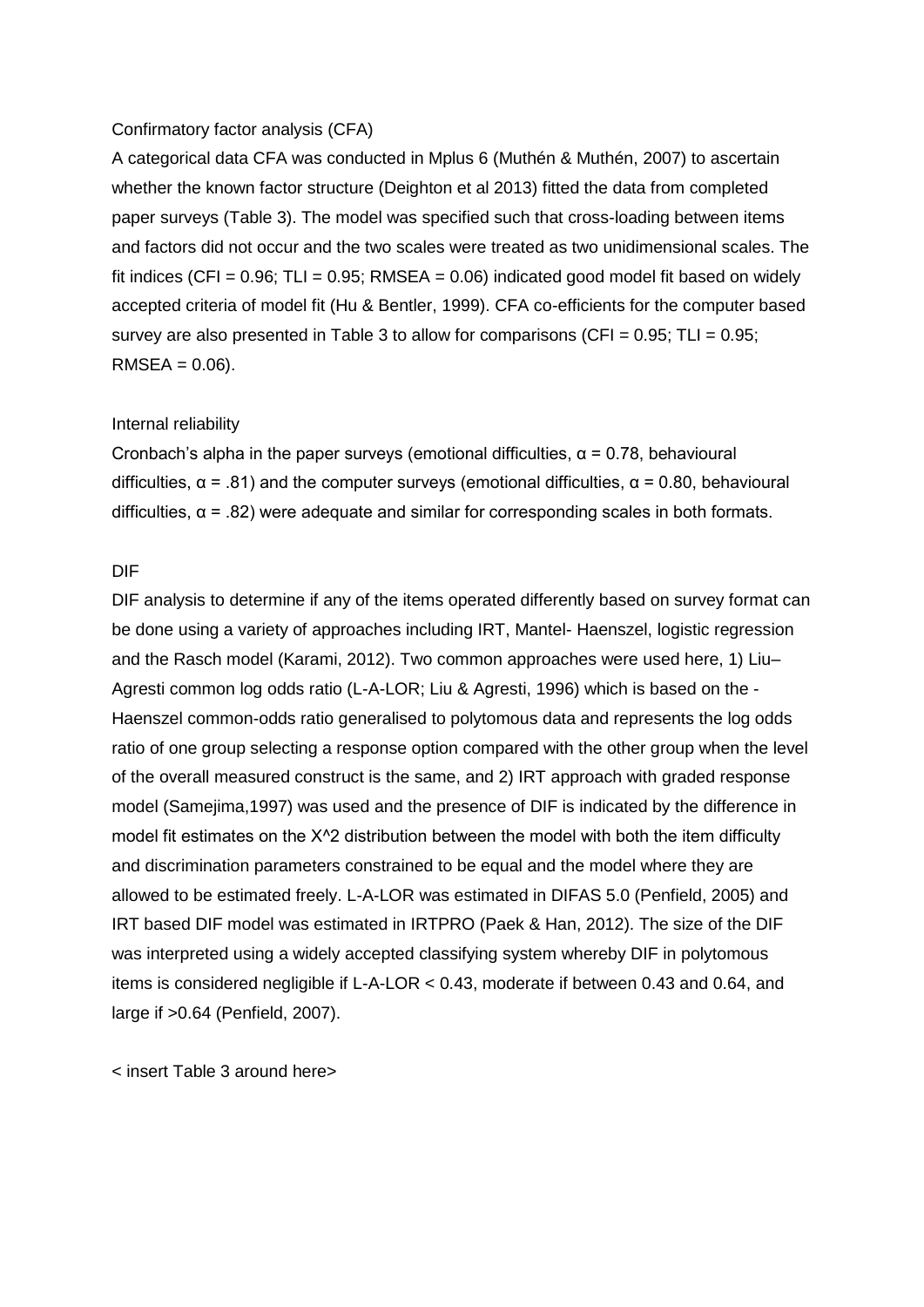Table 3 presents the L-A-LOR and Χ^2difference values for all the items in the two scales. One item in the emotional difficulties scale, 'Nobody likes me', exhibited a statistically significant but negligible DIF based on the criteria outlined above (Penfield, 2007). Two items in the behavioural difficulties scale, 'I am calm' and 'I break things on purpose', also exhibited statistically significant yet negligible amounts of DIF. The negative L-A-LOR of 'I am calm' indicates that it was easier to endorse in the paper format, whereas the positive L-A-LOR value for 'I break things on purpose' indicates that it was easier to endorse in the computer based format of the measure. The results obtained via the IRT approach largely cross-validated the results found based on the L-A-LOR approach. The only discrepancy was that the IRT approach did not find significant DIF for 'I am calm' in the behavioural scale.

Additionally, DIF analysis by age-group (primary and secondary school aged participants), indicated similar patterns in items that exhibited DIF in the two age-groups on the behavioural difficulties scale. However, for the items in the emotional difficulties scale only younger participants exhibited significant and moderate DIF on the item 'Nobody likes me' (L-A-LOR= -.56), whereas older participants did not exhibit significant DIF on any of the items.

#### DTF

DTF assesses the aggregate effect of DIF across all the items in a scale (Penfiled & Algina, 2006) and was analysed using the ν2 statistic in DIFAS 5.0 (Penfield, 2005). Co-efficients are presented in Table 2. Based on criteria for assessing the size of DTF (Penfield & Algina, 2006) a ν2 <.07 is considered negligible and hence the DTFs were deemed not to warrant concern.

#### **Discussion**

Formal equivalence testing of different formats of measures used to assess child and adolescent mental health is not yet a widely adopted practice, and even though many of the most widely used measures are available in both paper and computer-based formats, not much is known about their equivalence across formats. The current paper aimed to, first, test the psychometric equivalence of a child self-report mental health measure, 'Me and My School' and, secondly, demonstrate how DIF analysis can be used to assess item-level differences alongside current methodologies used to assess scale-level differences.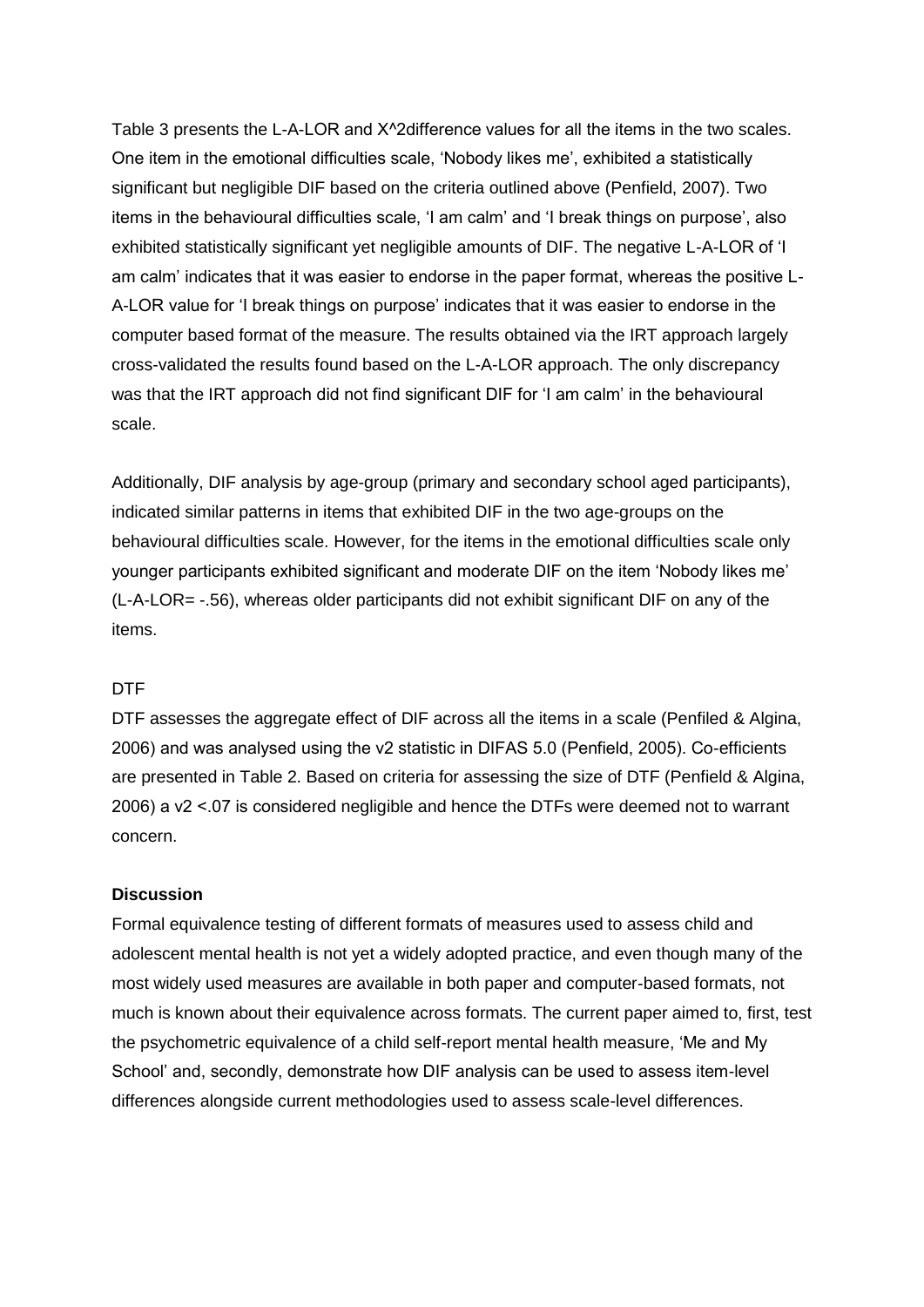Our results indicate that there are overall differences in mean scores for the paper and computer-based version of the M&MS questionnaire and the DIF analysis indicates that format differences at the item-level are almost non-existent, except for one item which displayed moderate DIF only in younger children. However, the DTF analysis in both the overall and age-specific samples suggested the effect of DIF across all the items was negligible. The discrepancy between the scale-level psychometric inequivalences and the item-level equivalences suggests that the difference in scores between the formats is due to an overall 'dampening' of scores in the paper format. This might be attributed to differences in the level of disclosure to topics of a sensitive nature, such as mental health, in the different formats, or to differences in the characteristics of the two methods in terms of perceived privacy and confidentiality afforded by the survey formats. These points are related, as they both reflect the level of participants' comfort with and likelihood to disclose information based on the survey medium. They indicate that the increase in use of technology and social networking sites by young people might influence their readiness to disclose sensitive information via computer and internet-based media (Livingstone, 2008; Turner et al., 1998). Our results so far indicate that young people might be more comfortable disclosing information on sensitive issues such as their mental health on computer-based measures than paper-based ones. This difference should be explored further in terms of young people's levels of comfort with the different formats and the effects of different levels of format familiarity on item response.

The DIF analyses carried out in the current paper illustrate how format-based differences can be assessed at item-level. The fact that the scale-level analysis and the item-level analysis lead to different conclusions about the equivalence of the M&MS measures emphasises the importance of using both methods. We suggest that future studies looking to establish equivalence between formats should also use this item-level analysis alongside complete scale or measure-level analyses to gain greater understanding of where there are psychometric equivalences and inequivalences between different formats of the same measure. Additional properties of measures, such as sensitivity to change, might also benefit from similar explorations in future research.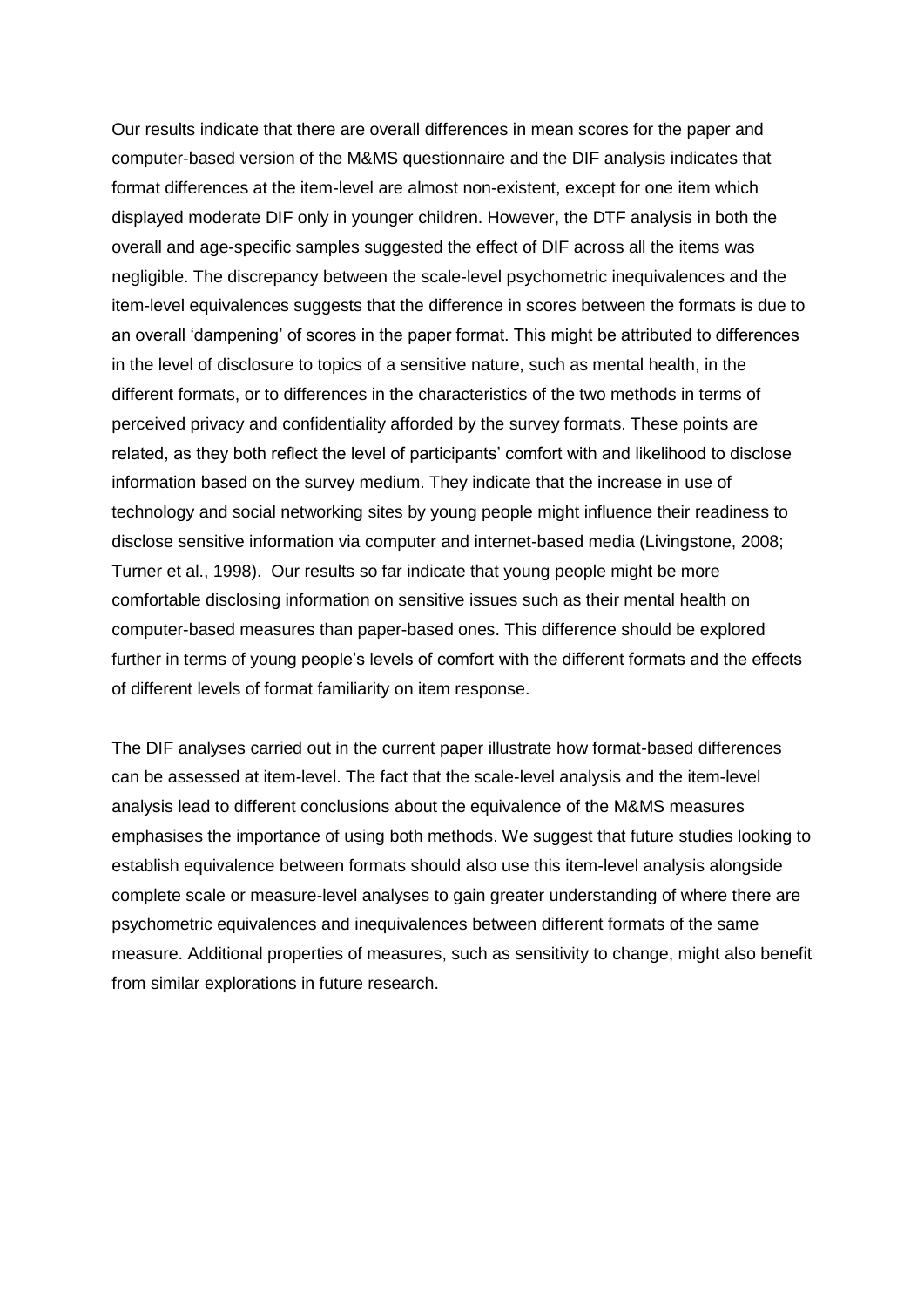While the current study marks a step forward in methodological approaches to evaluating equivalence in child mental health measures, the main limitation is that pupils completing the questionnaires were not randomly allocated to the paper or computer survey conditions and the allocation to different formats was at the school level. While this is a consideration, in England, less than 3% of variation in mental health scores is explainable at school level (Wolpert et al, 2011), which suggests that the results are not attributable to allocation at the school level. Although the proportions of pupils missing items in both the paper and the computer versions were similar, the current study does not explore in-depth the possibility of differences in missing items and their differential predictors in the two samples.

The results of this study raise the question of how to deal with psychometric inequivalence across survey formats when it exists. In the case of the M&MS, as differences were mainly at the scale-level it would be possible to account for format inequivalence in other analysis. Further research with this measure is required to assess whether these results are replicated and whether the amount by which the paper-based surveys result in lower scores remains consistent across different samples and settings. As computer-based survey administration is likely to become more common, this is an area of study that could benefit from more research and discussion.

Additionally, this study uses a recently developed and validated measure which has not been subjected to as much psychometric scrutiny. Although the current study adds to the psychometric understanding of this measure, the generalisability of the results to other widely used measures is limited. However the current results indicate that it is necessary to test equivalence of formats for other measures of mental health before using different formats widely and interchangeably. The study raises concerns about how measures are currently used across all settings without having been tested sufficiently for equivalence. Even though the effect sizes of the difference for the M&MS measure would be considered small (Cohen, 1988), where non-random allocation of formats occurs this could have a significant impact on the outcomes of intervention studies. Moreover, when used for screening the differences in proportions identified as being at-risk is large enough to warrant concern when used at a population level. Until further research is done to assess the psychometric equivalence of commonly used child mental health measures across formats, some degree of caution is warranted when combining or directly comparing data collected via different formats and in repeated measurement studies.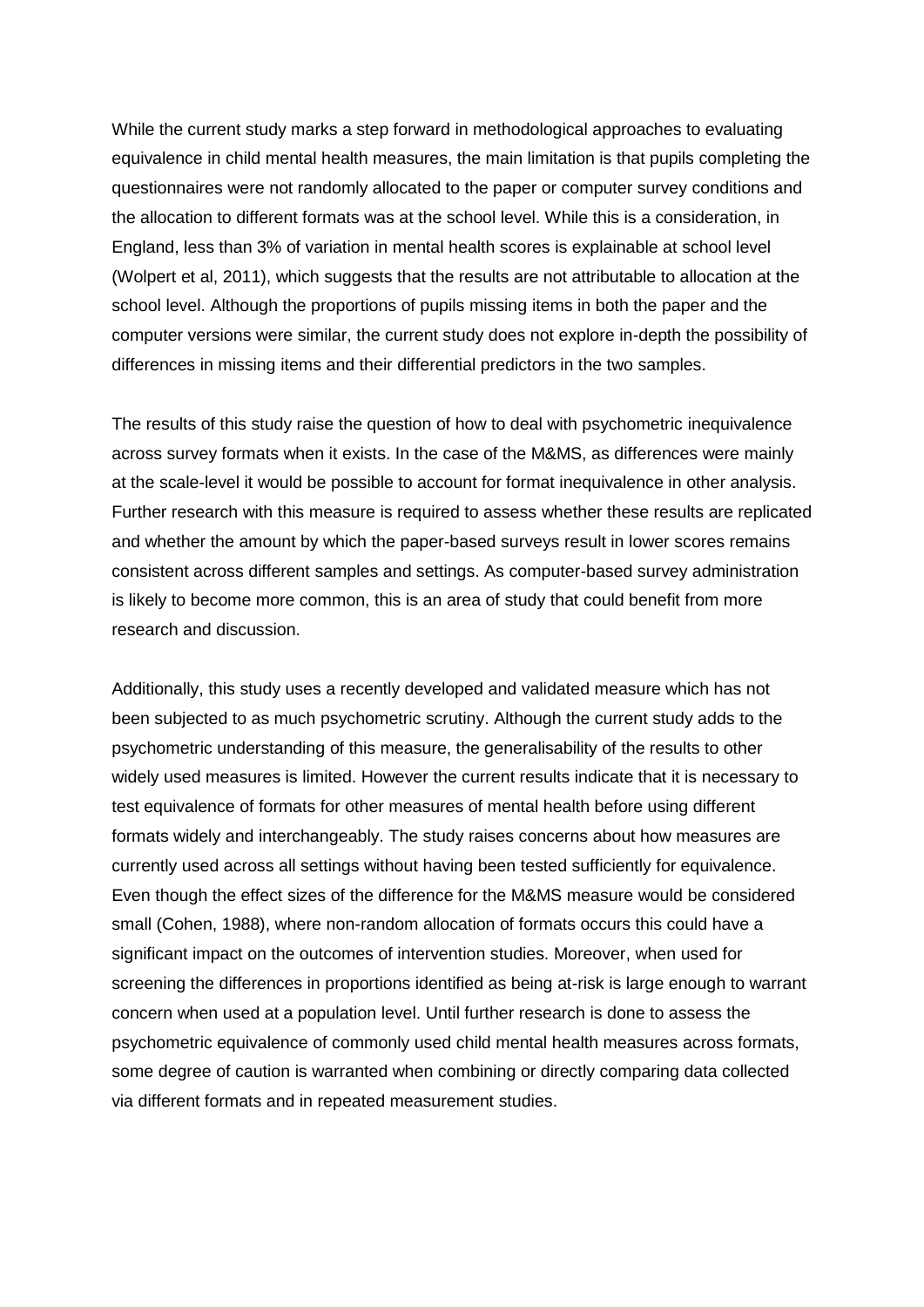#### **References**

- Achenbach, T. M., & Rescorla, L. A. (2001). *Manual for the ASEBA School-Age Forms & Profiles.* Burlington, VT: University of Vermont Research Center for Children, Youth and Families.
- American Educational Research Association, American Psychological Association, & National Council on Measurement in Education. (1999). Standards for educational and psychological testing. Washington, DC: American Psychological Association.
- Bland, J. M., & Altman, D. G. (1994). Matching. *British Medical Journal, 309*, 1128. doi: /10.1136/bmj.309.6962.1128
- Booth-Kewley, S., Larson, G. E., & Miyoshi, D. K. (2007). Social desirability effects on computerized and paper-and-pencil questionnaires. *Computers in Human Behavior, 23*(1), 463-477. doi: 10.1016/j.chb.2004.10.020
- Cohen, J. (1988). *Statistical Power Analysis for the Behavioral Sciences)*. Hillsdale, NJ: Lawrence Erlbaum Associates.
- Deighton, J., Tymms, P., Vostanis, P., Belsky, J., Fonagy, P., Brown, A., . . . Wolpert, M. (2013). The Development of a School-Based Measure of Child Mental Health. *Journal of Psychoeducational Assessment*, 31, 247-257. doi:10.1177/0734282912465570
- Department for Education. (2010). *Schools, Pupils and their Characterictic*. London: Retrieved from http://www.education.gov.uk/rsgateway/DB/SFR/s000925
- Goodman, R. (1997). The Strengths and Difficulties Questionnaire: A research note. *Journal of Child Psychology and Psychiatry, 38*, 581-586. doi: 0021-9630/97
- Hambleton, R. K., & Jones, R. W. (1993). Comparison of Classical Test Theory and Item Response Theory and their Applications to Test Development *ITEMS*: NCME.
- Hayslett, M. M., & Wildemuth, B. M. (2004). Pixels or pencils? The relative effectiveness of Web-based versus paper surveys. *Information Science Research, 26*(1), 73-93. doi: 10.1016/j.lisr.2003.11.005
- Hobbs, G., & Vignoles, A. (2010). Is children's free school meal 'eligibility' a good proxy for family income? *British Educational Research Journal 36*(4), 673-690. doi: 10.1080/01411920903083111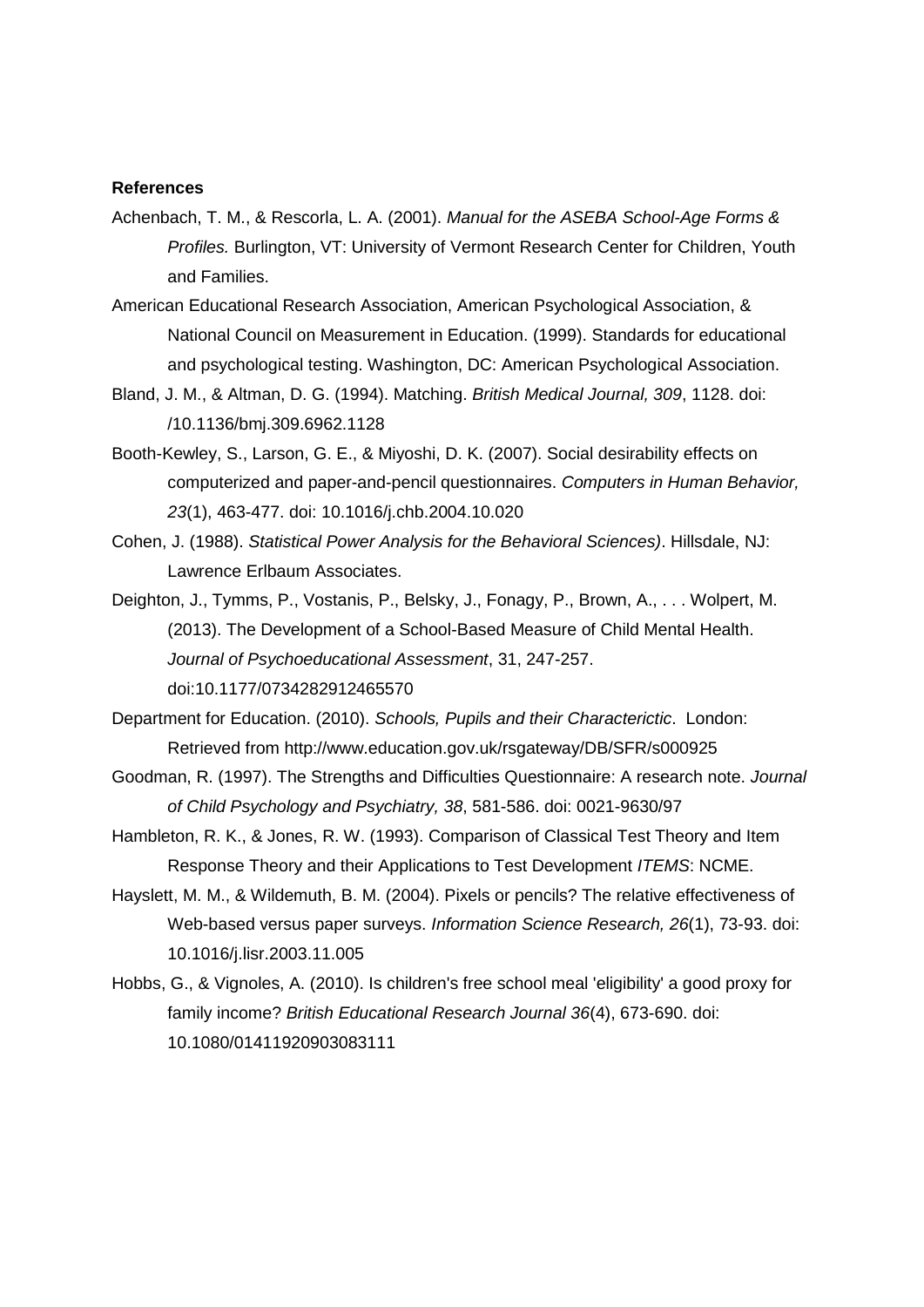- Holländare, F., Andersson, G., & Engström, I. (2010). A Comparison of Psychometric Properties Between Internet and Paper Versions of Two Depression Instruments (BDI-II and MADRS-S) Administered to Clinic Patients. *Journal of Medical Internet Research, 12*(5). doi: 10.2196/jmir.1392
- Hu, L. t., & Bentler, P. M. (1999). Cutoff criteria for fit indexes in covariance structure analysis: Conventional criteria versus new alternatives. *Structural Equation Modeling: A Multidisciplinary Journal, 6*(1), 1-55. doi: 10.1080/10705519909540118
- Karami, H. (2012). An Introduction to Differential Item Functioning. *International Journal of Educational and Psychological Assessment, 11*, 59-76.
- Kays, K., Gathercoal, K., & Buhrow, W. (2012). Does survey format influence self-disclosure on sensitive question items? *Computers in Human Behavior, 28*(1), 251-256. doi: 10.1016/j.chb.2011.09.007
- Le, L. T. (2009). Investigating gender differential item functioning across countries and test languages for PISA science items. International Journal of Testing, 9(2), 122-133. doi:10.1080/15305050902880769
- Leuven, E., & Sianesi, B. (2003). PSMATCH2: Stata module to perform full Mahalanobis and propensity score matching, common support graphing, and covariate imbalance testing. Boston College Department of Economics.
- Liu, I. M., & Agresti, A. (1996). Mantel-Haenszel-type inference for cumulative odds ratios with a stratified ordinal response. *Biometrics, 52*(4), 1223-1234.
- Livingstone, S. (2008). Taking risky opportunities in youthful content creation: teenagers use of social networking sites for intimacy, privacy and self-expression. *New Media & Society, 10*(3), 393-411. doi: /10.1177/1461444808089415

Muthén, L. K., & Muthén, B. O. (2007). Mplus User's Guide (6<sup>th</sup> edition). Los Angeles, CA.

- Paek, I., & Han, K. T. (2012). IRTPRO 2.1 for Windows. *Applied Psychological Measurement*. doi: 10.1177/0146621612468223
- Penfield, R. (2005). DIFAS: Differential Item Functioning Analysis System. *Applied Psychological Measurement,, 29*(2), 150-151. doi: 10.1177/0146621603260686
- Penfield, R. (2007). An approach for categorizing DIF in polytomous items. *Applied Measurement in Education, 20*(3), 335-355. doi: 10.1080/08957340701431435
- Penfield, R. D., & Algina, J. (2006). A generalized DIF effect variance estimator for measuring unsigned differential test functioning in mixed format tests. *Journal of Educational Measurement, 43*(4), 295-312.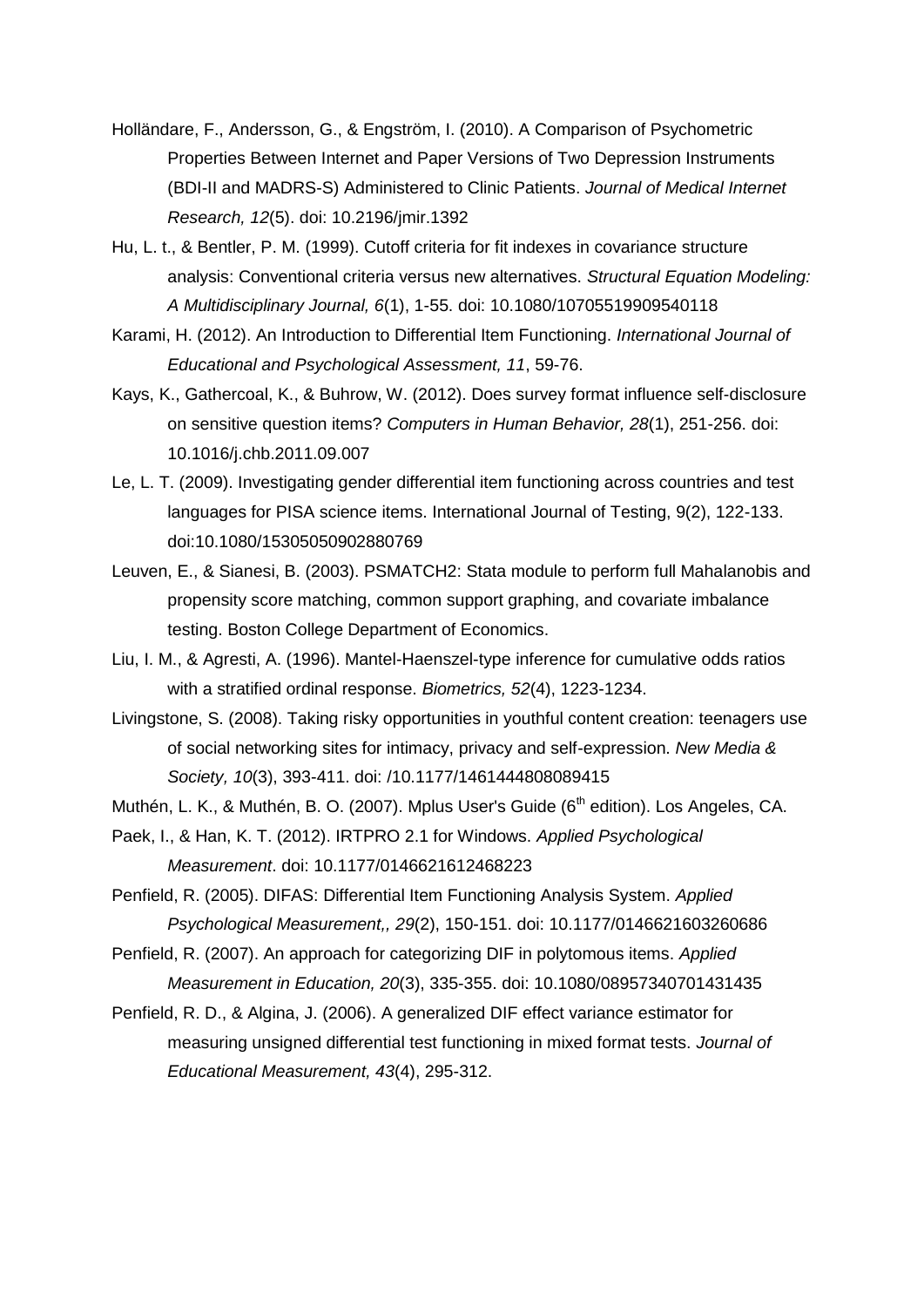- Petersen, M. A., Groenvold, M., Bjorner, J. B., Aaronson, N., Conroy, T., Cull, A., . . . Sullivan, M. (2003). Use of Differential Item Functioning Analysis to Assess the Equivalence of Translations of a Questionnaire. *Quality of Life Research, 12*(4), 373- 385.
- Prensky, M. (2001). Digital Natives, Digital Immigrants: Part 1. *On the Horizon, 9*(5), 1-6.
- Ravens-Sieberer, U., Gosch, A., Rajmil, L., Erhart, M., Bruil, J., Power, M., . . . the European KIDSCREEN Group. (2007). The KIDSCREEN-52 Quality of Life measure for children and adolescents: Psychometric results from a cross-cultural survey in 13 European Countries. *Value in Health, 11*(4), 645–658. doi: /10.1111/j.1524- 4733.2007.00291.x
- Raykov, T., & Marcolides, G. A. (2011). *Introduction to Psychometric Theory*. New York: Routledge.
- Rogers, H. J. (2005). Differential Item Functioning. *Encyclopedia of Statistics in Behavioral Science*: John Wiley & Sons, Ltd.
- Samejima, F. (1997). Graded response model. In W. van der Linden & R. K. Hambleton (Eds.), *Handbook of modern item response theory* N.Y.: Springer.
- Scientific Advisory Committee of the Medical Outcomes Trust. (2002). Assessing Health Status and Quality of Life instruments: Attributes and Review Criteria. *Quality of Life Research, 11*, 193-205. doi: http://www.jstor.org/stable/4038039
- Sharp, C., Goodyer, I. M., & Croudace, T. (2006). The Short Mood and Feelings Questionnaire (SMFQ): a unidimensional item response theory and categorical data factor analysis of self-report ratings from a community sample of 7-through 11-yearold children. *Journal of Abnormal Child Psychology, 34*(3), 379-391. doi: 10.1007/s10802-006-9027-x
- StataCorp. (2011). Stata Statistical Software: Release 12. College Station, TX: StataCorp LP.
- Turner, C. F., Ku, L., Rogers, S. M., Lindberg, L. D., Pleck, J. H., & Sonenstein, F. L. (1998). Adolescent Sexual Behavior, Drug Use, and Violence: Increased Reporting with Computer Survey Technology. *Science, 280*(5365), 867-873. doi: 10.1126/science.280.5365.867
- Walker, C. M. (2011). What's the DIF? Why Differential Item Functioning Analyses Are an Important Part of Instrument Development and Validation. *Journal of Psychoeducational Assessment, 29*(4), 364-376. doi: 10.1177/0734282911406666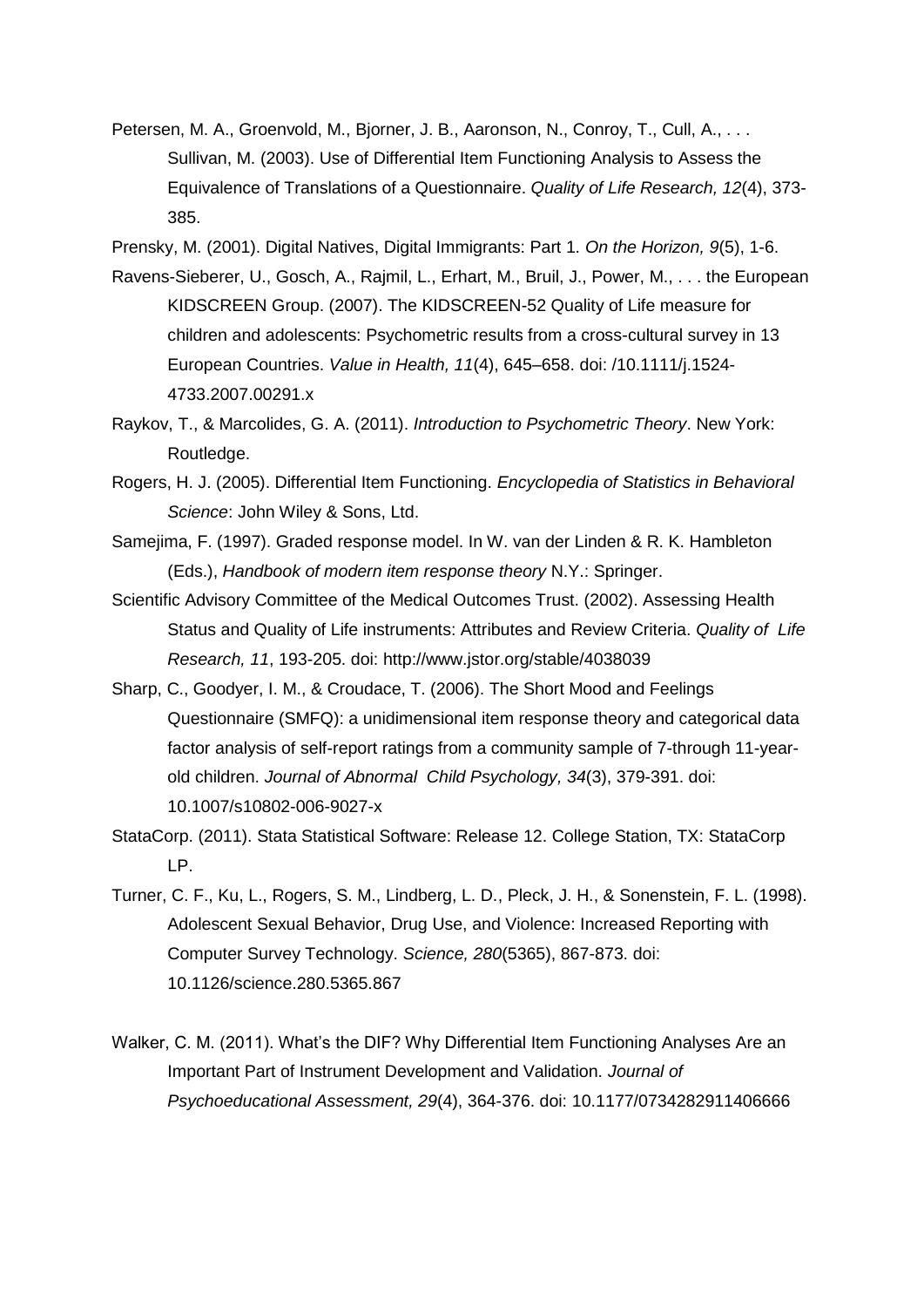- Whitehead, L. (2011). Methodological Issues in Internet-Mediated Research: A Randomized Comparison of Internet Versus Mailed Questionnaires. *Journal of Medical Internet Research, 13*(4), e109. doi: 10.2196/jmir.1593
- Wijndaele, K., Matton, L., Duvigneaud, N., Lefevre, J., Duquet, W., Thomis, M., . . . Philippaerts, R. (2007). Reliability, equivalence and respondent preference of computerized versus paper-and-pencil mental health questionnaires. *Computers in human behavior, 23*(4), 1958-1970. doi: 10.1016/j.chb.2006.02.005
- Wolpert, M., Deighton, J., Patalay, P., Martin, A., Fitzgerald-Yau, N., Demir, E., ... Frederikson, N. (2011). Me and my school: findings from the national evaluation of Targeted Mental Health in Schools. Nottingham: DFE. Retrieved from: <https://www.education.gov.uk/publications/RSG/publicationDetail/Page1/DFE-RR177>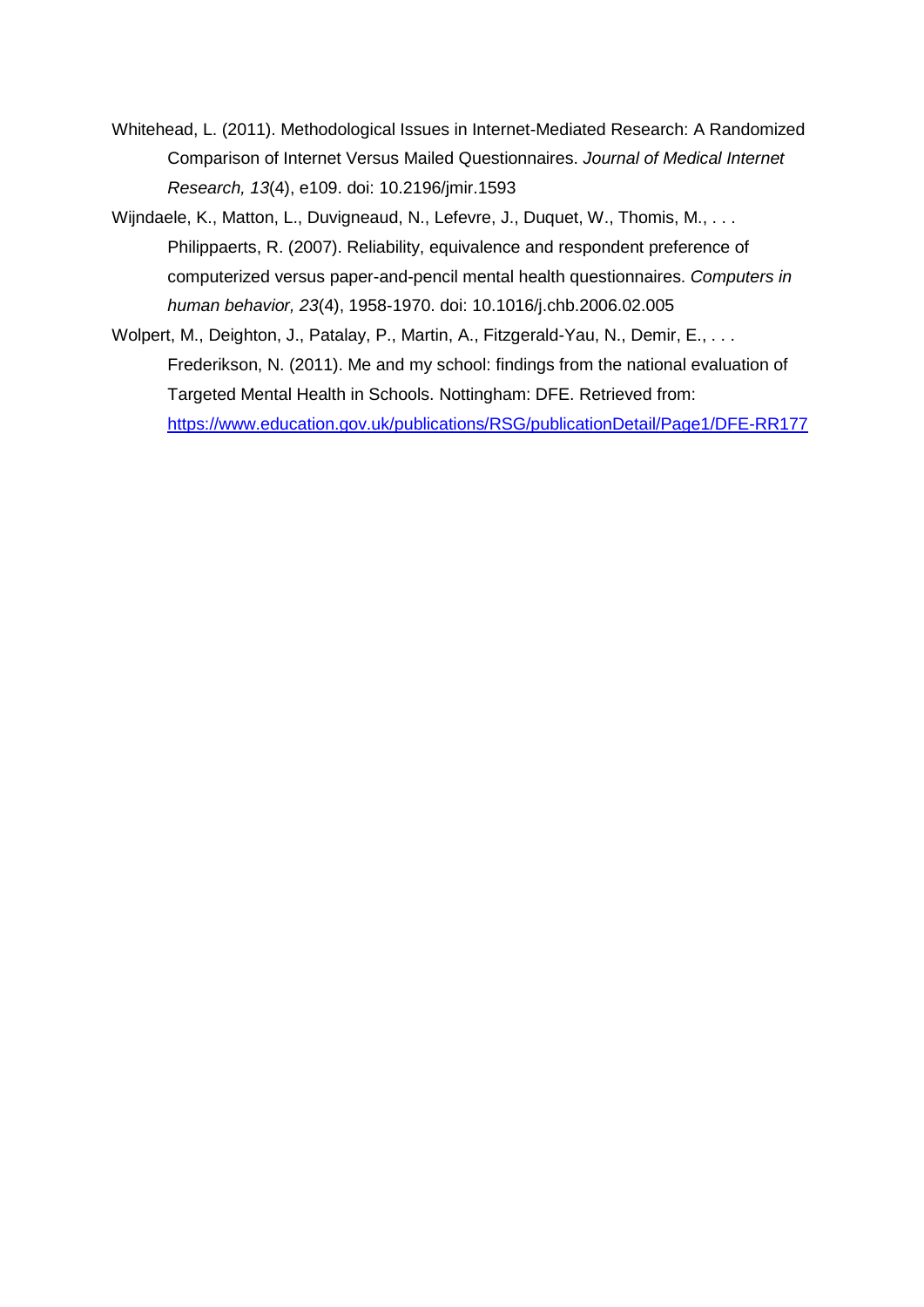## Table 1

## *Item response proportions in the paper and computer survey formats*

|                                     | Item response % |               |        |                 |               |        |
|-------------------------------------|-----------------|---------------|--------|-----------------|---------------|--------|
|                                     | Paper survey    |               |        | Computer survey |               |        |
| Item                                | Never           | Sometim<br>ΘS | Always | Never           | Sometim<br>ΘS | Always |
| <b>Emotional difficulties scale</b> |                 |               |        |                 |               |        |
| I feel lonely                       | 64.7            | 33.7          | 1.5    | 61.1            | 34.7          | 4.1    |
| I cry a lot                         | 69.0            | 29.5          | 1.5    | 65.1            | 30.6          | 4.2    |
| I am unhappy                        | 40.9            | 57.5          | 1.5    | 38.0            | 58.9          | 3.1    |
| Nobody likes me                     | 64.1            | 33.1          | 2.8    | 66.7            | 28.3          | 5.0    |
| I worry a lot                       | 39.9            | 53.7          | 6.4    | 37.3            | 52.8          | 9.9    |
| I have problems sleeping            | 65.6            | 28.7          | 5.7    | 58.7            | 31.5          | 9.8    |
| I wake up in the night              | 41.6            | 50.5          | 8.0    | 36.9            | 49.3          | 13.8   |
| I am shy                            | 41.6            | 51.4          | 7.1    | 38.6            | 52.6          | 8.8    |
| I feel scared                       | 65.4            | 33.5          | 1.2    | 57.4            | 39.4          | 3.2    |
| I worry when I am at school         | 68.2            | 28.4          | 3.3    | 61.1            | 33.5          | 5.4    |
| Behavioural difficulties scale      |                 |               |        |                 |               |        |
| I get very angry                    | 42.3            | 50.2          | 7.5    | 35.9            | 51.7          | 12.4   |
| I lose my temper                    | 46.6            | 45.8          | 7.6    | 40.2            | 48.2          | 11.7   |
| I hit out when I am angry           | 64.7            | 27.7          | 7.6    | 55.1            | 33.2          | 11.7   |
| I do things to hurt people          | 79.2            | 19.6          | 1.3    | 73.0            | 23.2          | 3.9    |
| I am calm                           | 5.4             | 60.2          | 34.4   | 7.3             | 60.6          | 32     |
| I break things on purpose           | 87.9            | 11.2          | 0.9    | 80.7            | 14.9          | 4.4    |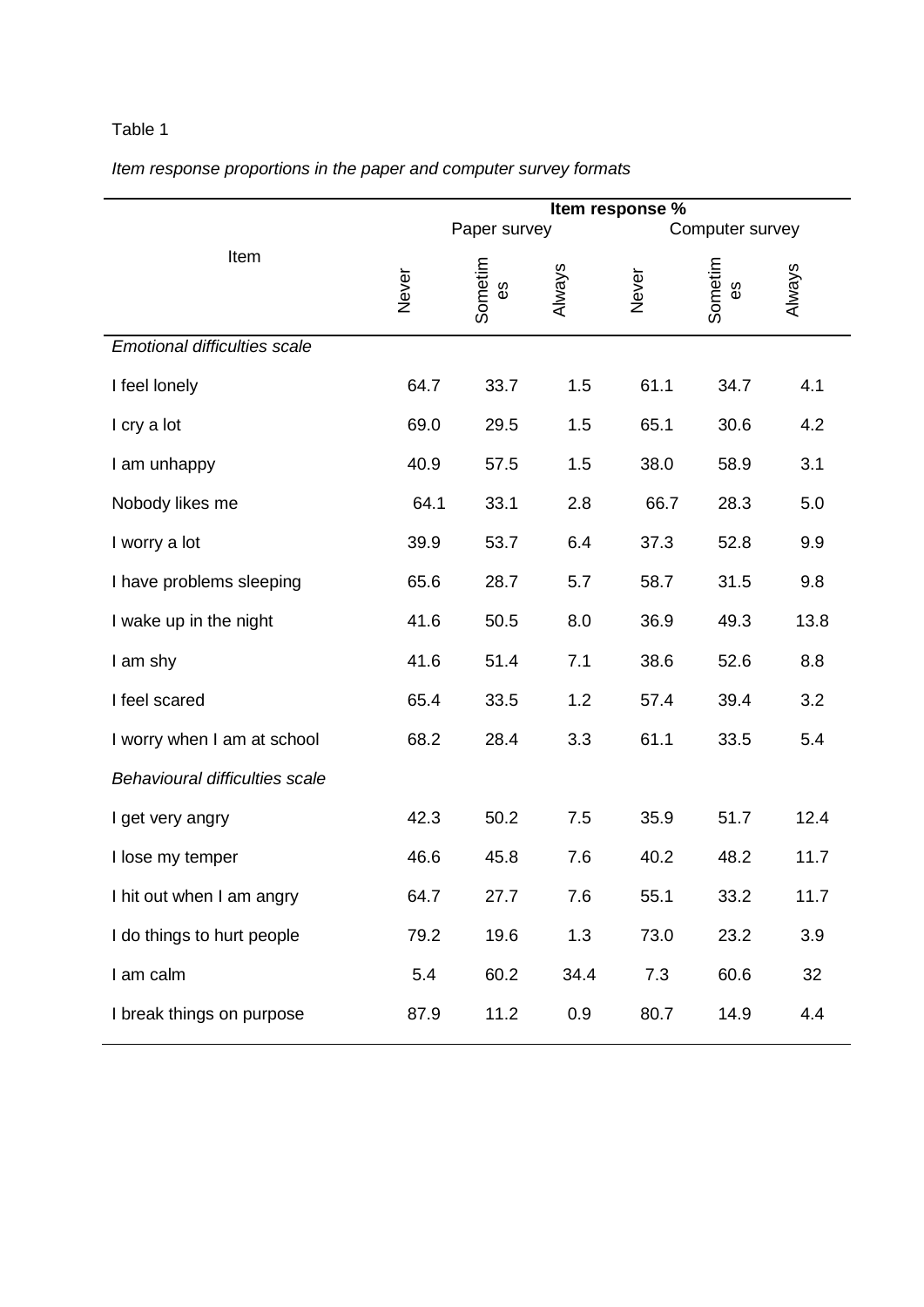## Table 2

*Scale-level means and DTF statistics for the overall sample and sub-samples broken down by age*

|                                             |                          |                     | <b>Overall sample</b> | 8-11 years (primary<br>school sample) |            | 11-14 years<br>(secondary school<br>sample) |            |  |
|---------------------------------------------|--------------------------|---------------------|-----------------------|---------------------------------------|------------|---------------------------------------------|------------|--|
| Scale                                       | <b>Statistic</b>         | Paper               | Computer              | Paper                                 | Computer   | Paper                                       | Computer   |  |
|                                             |                          | survey              | survey                | survey                                | survey     | survey                                      | survey     |  |
| <b>Emotional Difficulties</b><br>Scale      | M(SD)                    | 4.78(3.2)<br>3)     | 5.4(3.58)             | 5.21(3.37)                            | 6.17(3.31) | 4.60(3.15)                                  | 5.16(3.64) |  |
|                                             | t-test (df)              | $t(1552) = 3.93***$ |                       | $t(462)=3.08**$                       |            | t(1065.88)=2.74**                           |            |  |
|                                             | % above<br>threshold     | 9.3%                | 13%                   | 12.1%                                 | 16.4%      | 8.1%                                        | 11.6%      |  |
|                                             | <b>DTF</b><br>$v^2$ (SE) | .01(.01)            |                       | .02(.03)                              |            | $-.003(.01)$                                |            |  |
|                                             | M(SD)                    | 2.75(2.3)<br>5)     | 3.35(2.65)            | 2.23(2.25)                            | 3.24(2.44) | 2.97(2.36)                                  | 3.39(2.73) |  |
| Scale<br>Behavioural<br><b>Difficulties</b> | t-test (df)              | $t(1552) = 4.72***$ |                       | $t(462)=4.64***$                      |            | $t(1064.9)=2.68**$                          |            |  |
|                                             | % above<br>threshold     | 11.7%               | 19.4%                 | 9.5%                                  | 19%        | 12.7%                                       | 19.6%      |  |
|                                             | DTF<br>$v^2$<br>(SE)     | .03(.03)            |                       | .01(.05)                              |            | .03(.03)                                    |            |  |
|                                             | ***p<.001, **p<.01       |                     |                       |                                       |            |                                             |            |  |